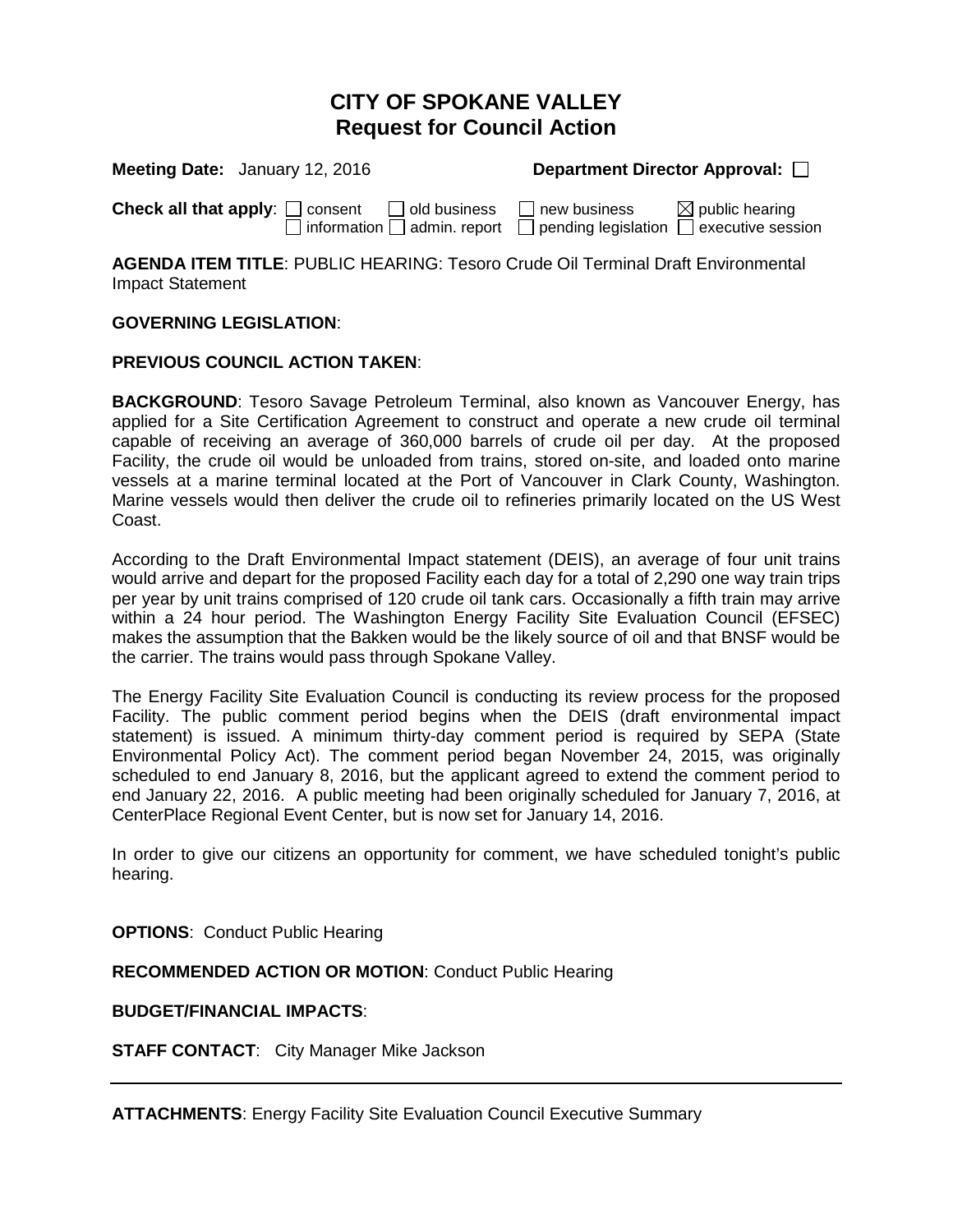

# Draft Environmental Impact Statement

Vancouver Energy Distribution Terminal Facility at the Port of Vancouver, WA

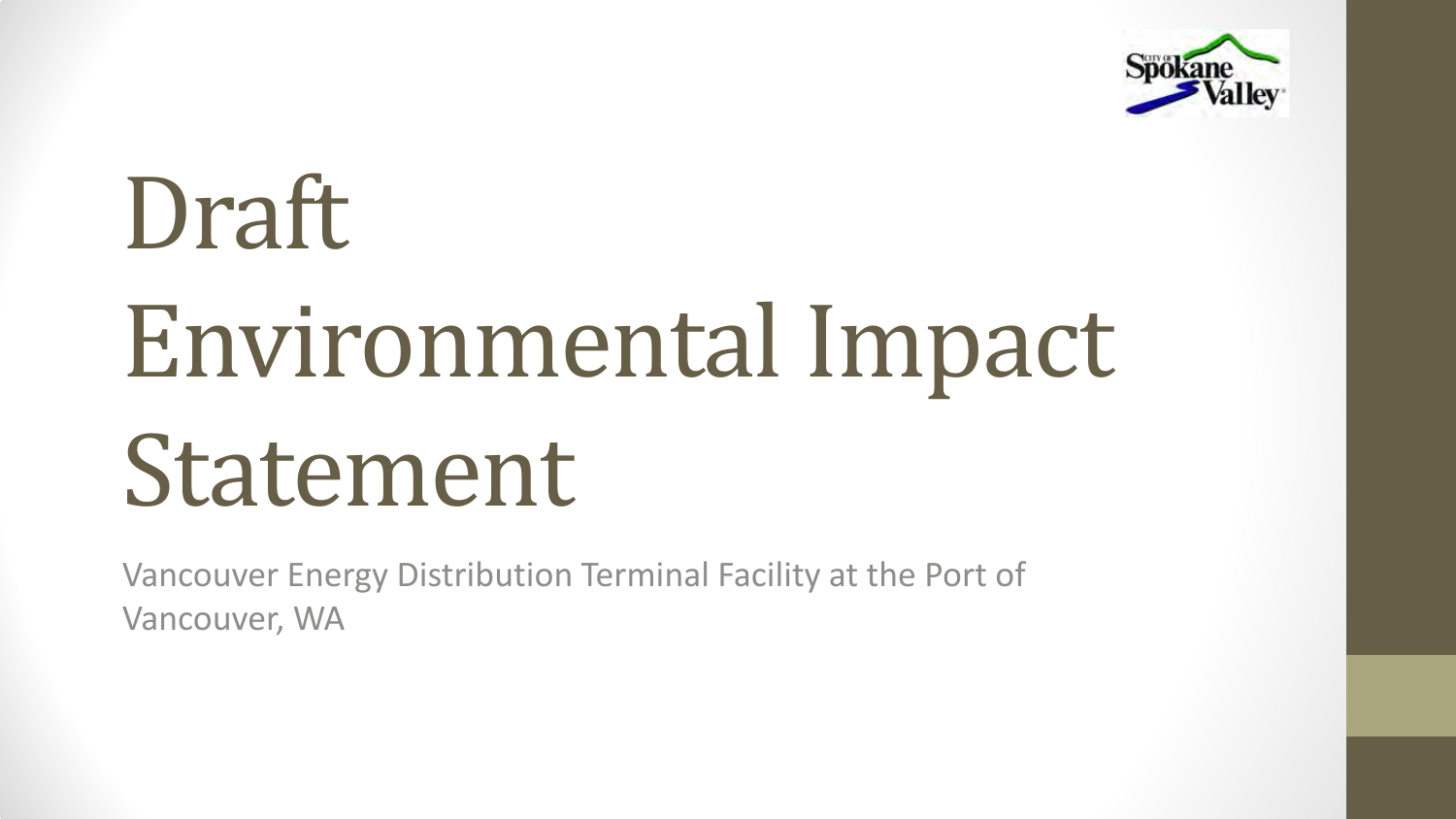### Overview:



- Tesoro Savage Petroleum Terminal has applied for a Site Certification Agreement to construct and operate a new crude oil terminal capable of receiving an average of 360,000 barrels of crude oil per day.
- This will increase the amount of crude oil transported through Spokane Valley.
	- Average of 4-5 unit trains/day westbound loaded/eastbound empty totaling 8 – 10 trips per day through Spokane Valley
	- Total of 2,920+ one -way train trips per year passing through Spokane Valley
	- 120 sole purpose crude oil tank cars/train, 7,800 feet long
	- Study assumes Bakken Crude transported via Burlington Northern Santa Fe Railroad



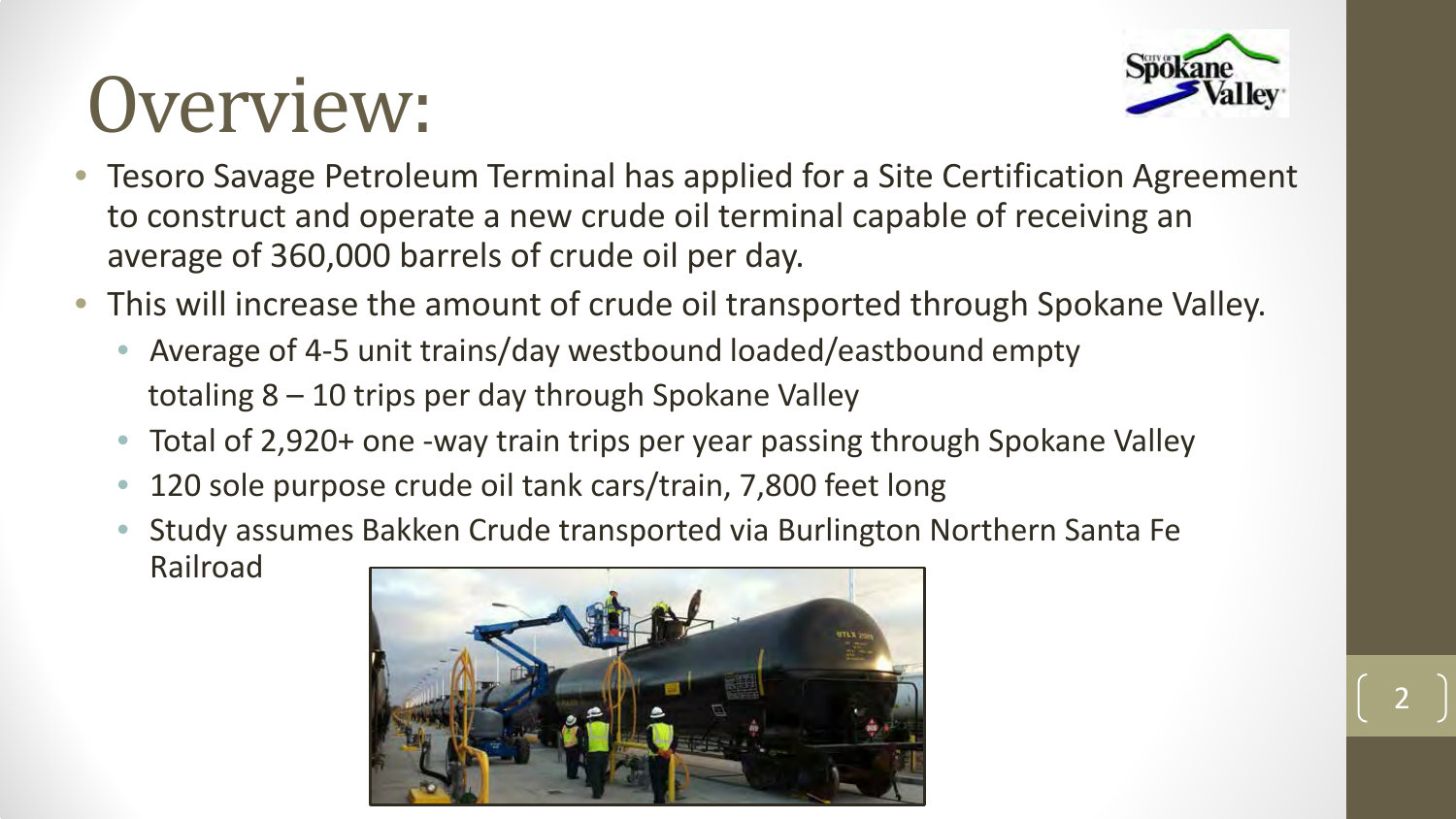## Environmental Resources/ Issues Analyzed in Draft EIS:

- Earth Resources
- **Air Quality**
- Water Resources
- Terrestrial Vegetation
- Terrestrial Wildlife
- Aquatic Species
- Energy and Natural Resources
- Environmental Health
- Historic and Cultural Resources
- **Transportation**
- Public Services and Utilities
- **Noise**
- Land and Shoreline Use
- Visual Resources
- Recreation



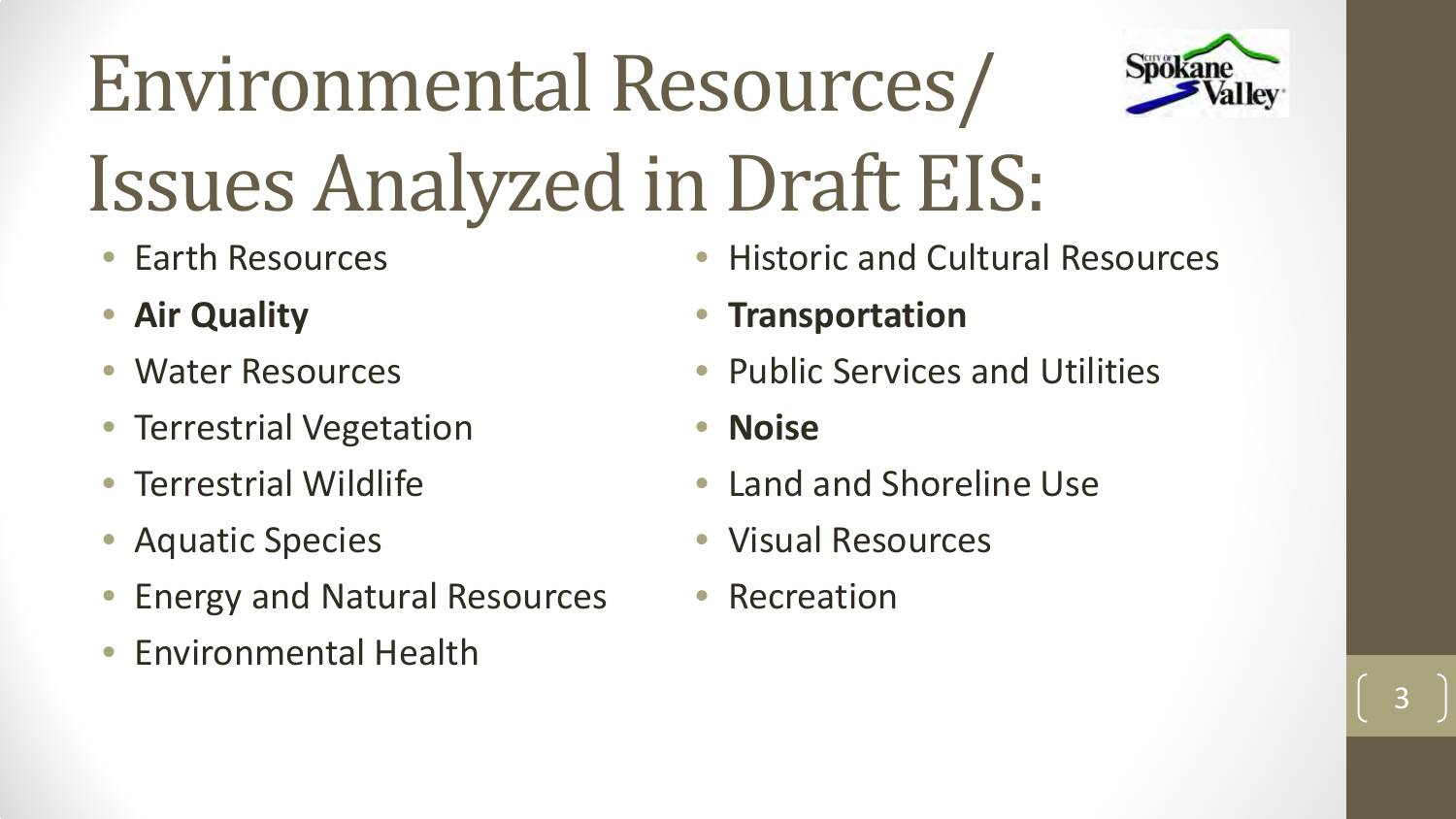### Existing Conditions:

- BNSF Train Traffic
	- Currently, up to 56 trains per day (392 per week) cross the Barker Road/ SR290 intersection.
		- 19 trains per week are unit oil trains
- If all potential crude-by-rail facilities are built out, oil train numbers are estimated to exceed:
	- 57 weekly loaded CBR unit trains by 2020
	- 113 weekly loaded CBR unit trains by 2035
	- Estimates predicted to be "much higher" with crude export.
- There are multiple potential projects in addition to Vancouver Oil Terminal that would add additional train traffic to Spokane Valley. 4









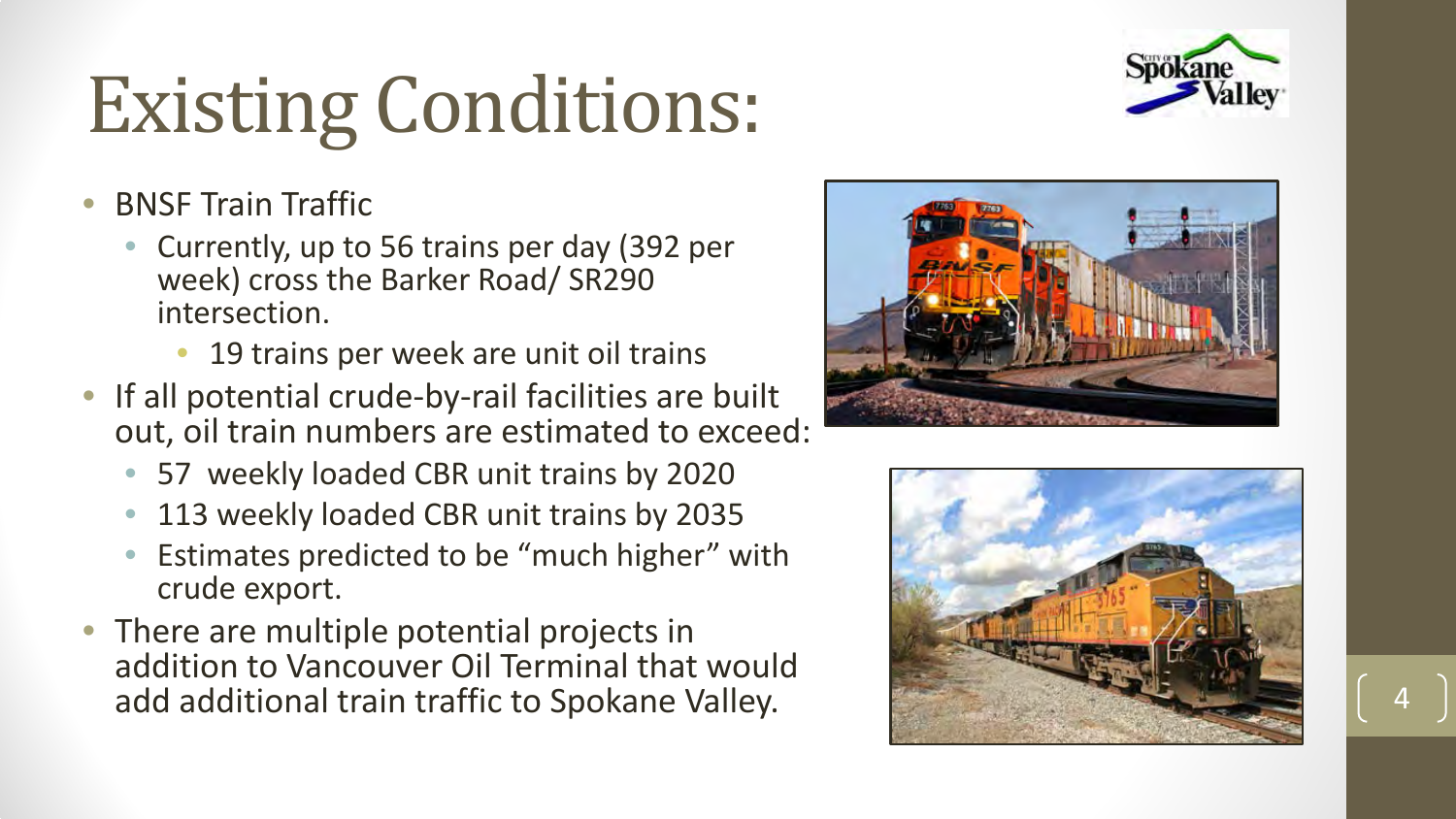

### Existing Conditions (cont.): **BNSF Crossings in City of Spokane Valley**

- Park Road Crossing At Grade
- Vista Crossing At Grade
- Argonne/Trent Underpass
- University Crossing At Grade, Existing Quiet Zone
- Pines Road At Grade
- Evergreen At Grade
- Sullivan/Trent Overpass
- Flora Road At Grade
- Barker Road At Grade





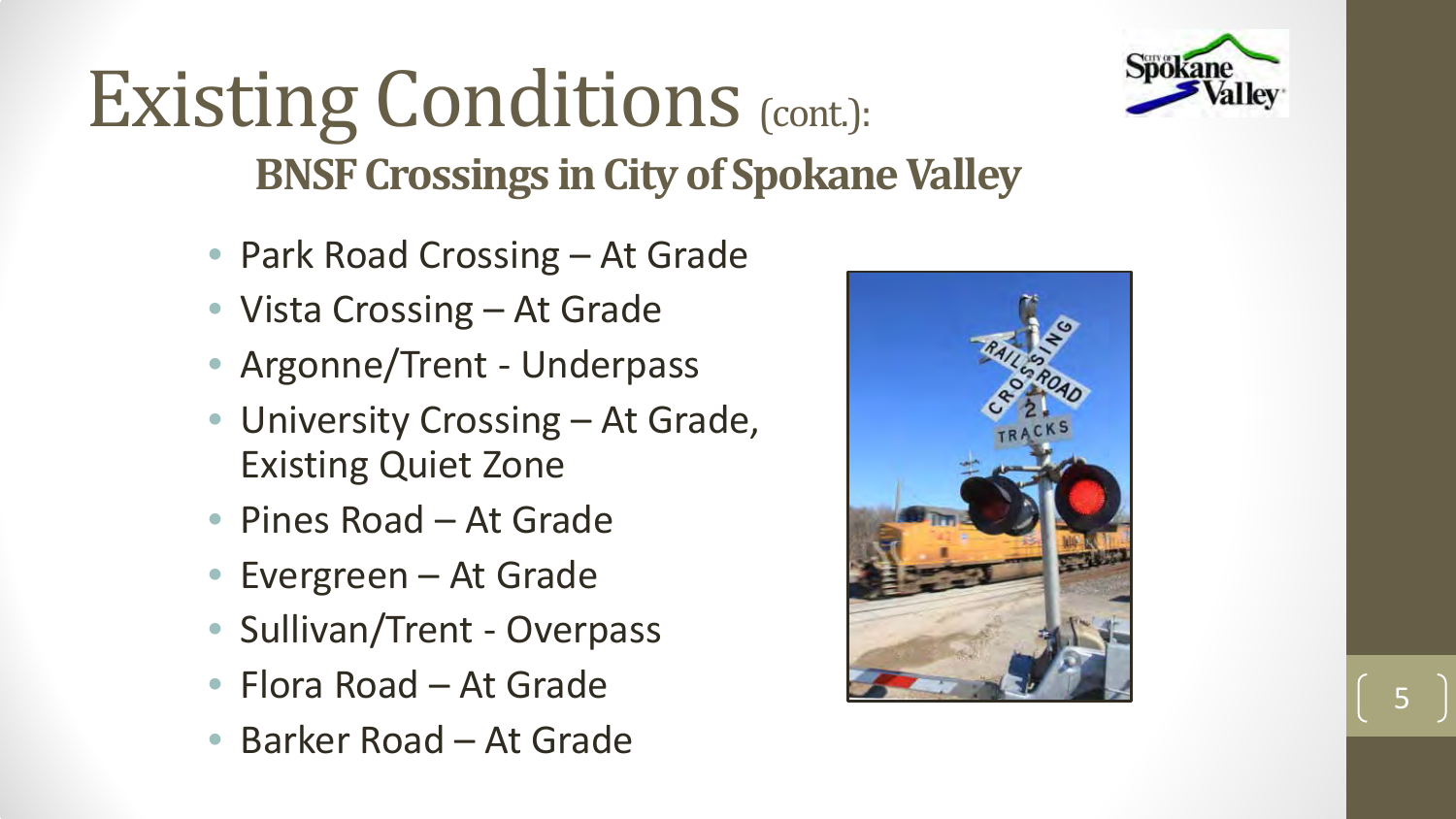### Primary RR Grade Crossings





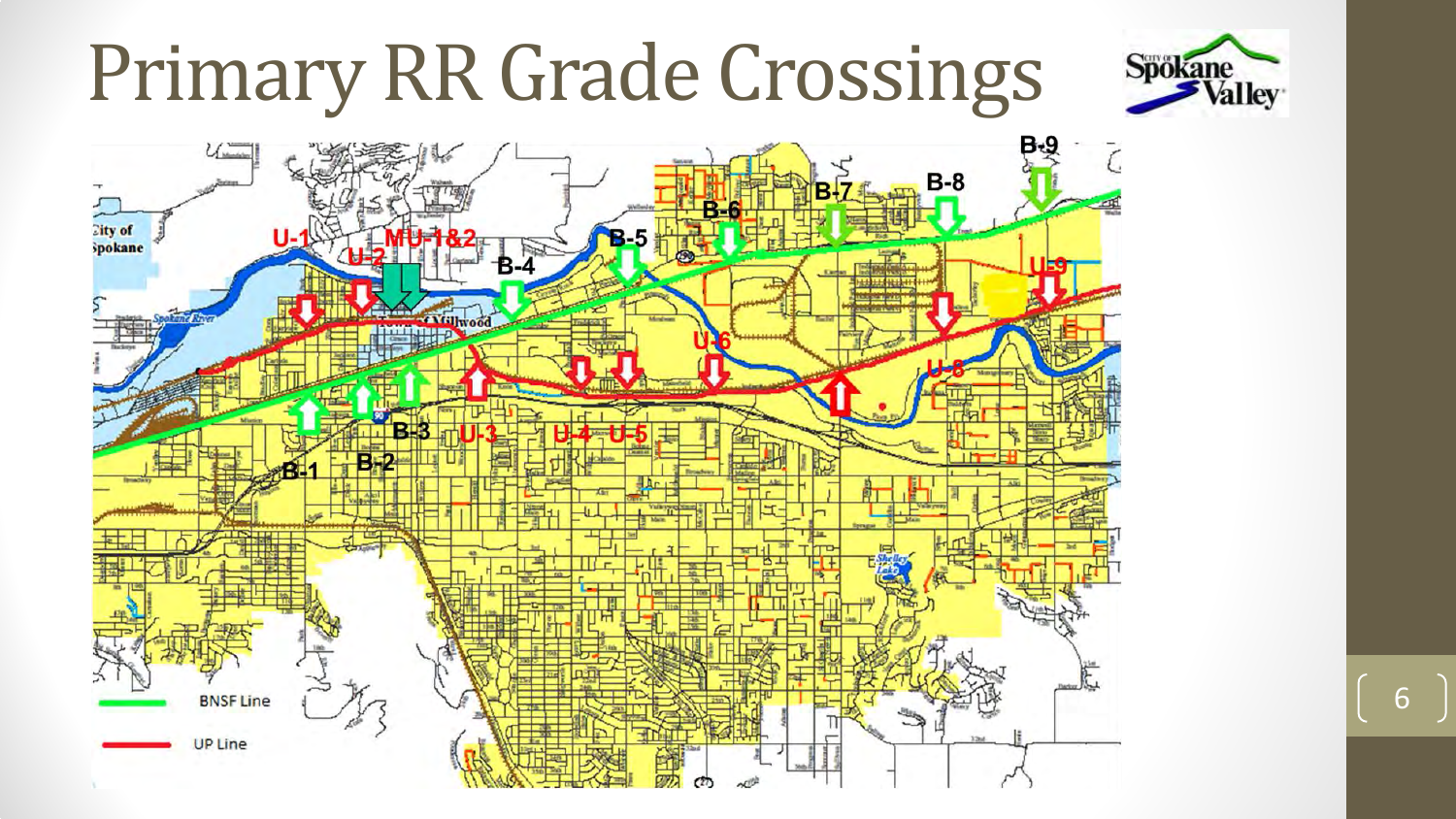

## Impacts: Air Quality

- Vehicle idling while delayed at at-grade crossings could increase emissions to a level that would represent an additional impact to local air quality
- \*Congestion from this project alone would create the following estimated emissions output at the 7 at grade crossings.
	- 78.54 metric tons of nitrogen oxide  $(No_x)$
	- 2.94 metric tons of volatile organic compound (VOC)
	- 2.24 metric tons of particular matter (PM)
	- 9,377.20 metric tons of carbon dioxide  $(CO<sub>2</sub>)$



\* Estimate based on 2015 Tiger Grant for Barker Overpass.



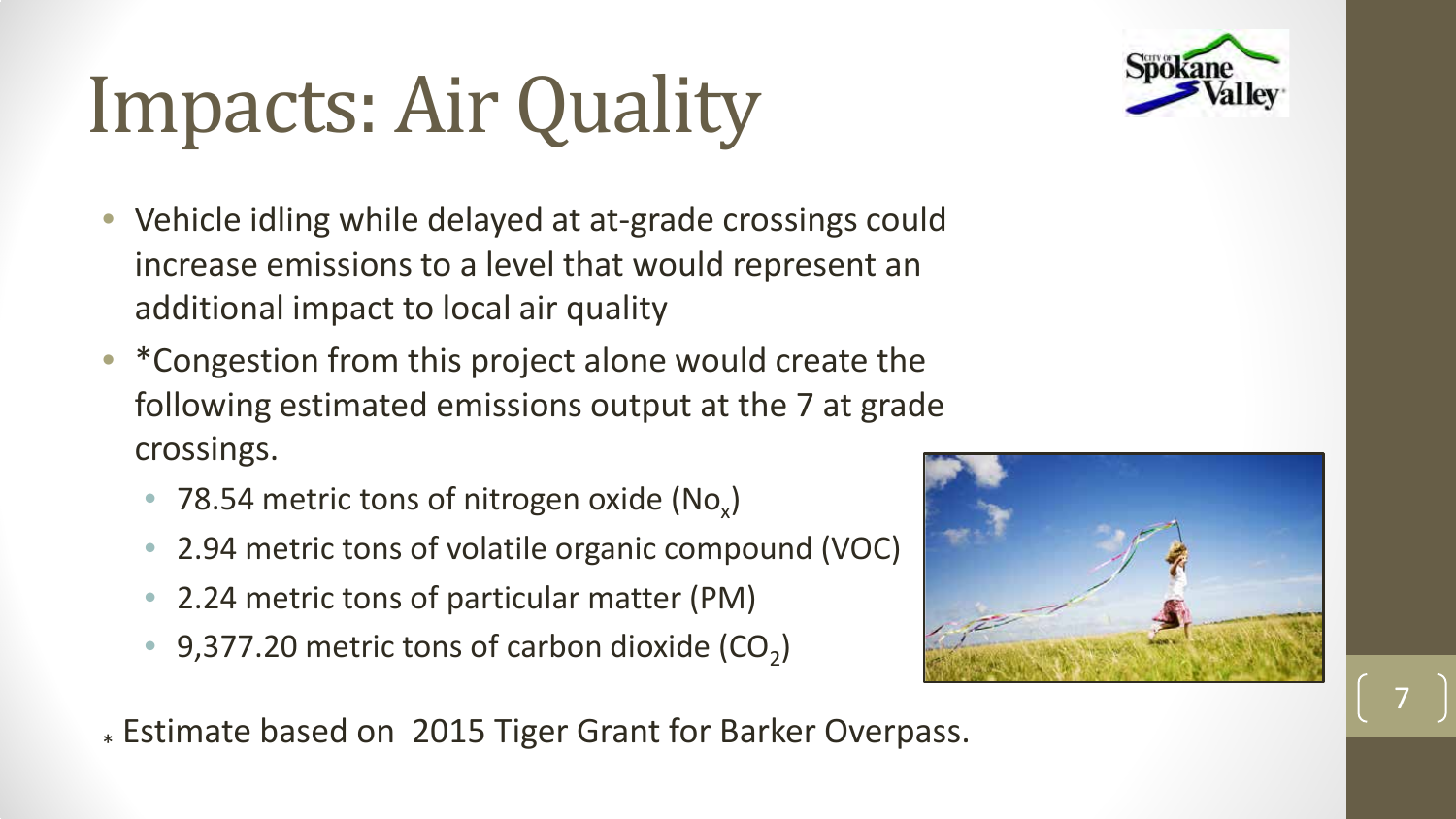

### Impact: Transportation

- At Grade Daily Train Traffic Increase:
	- 7 at Grade Crossings X 8 trains daily = 56 unit train crossings daily
	- Annual Train Traffic Increase:
		- 56 unit train crossings/day x 365 = 20,440 unit train at grade crossings annually
- \*Grade Separated Daily Train Traffic Increase:
	- 2 Grade Separated Crossings X 8 trains daily = 16 unit train crossings daily
	- Annual Train Traffic Increase:
		- 16 unit train crossings/day  $x$  365 = 5,840 unit train grade separated crossings annually
- Total Train Traffic Increase = 26,280 crossings annually

\*DEIS describes heightened risk for elevated train crossings





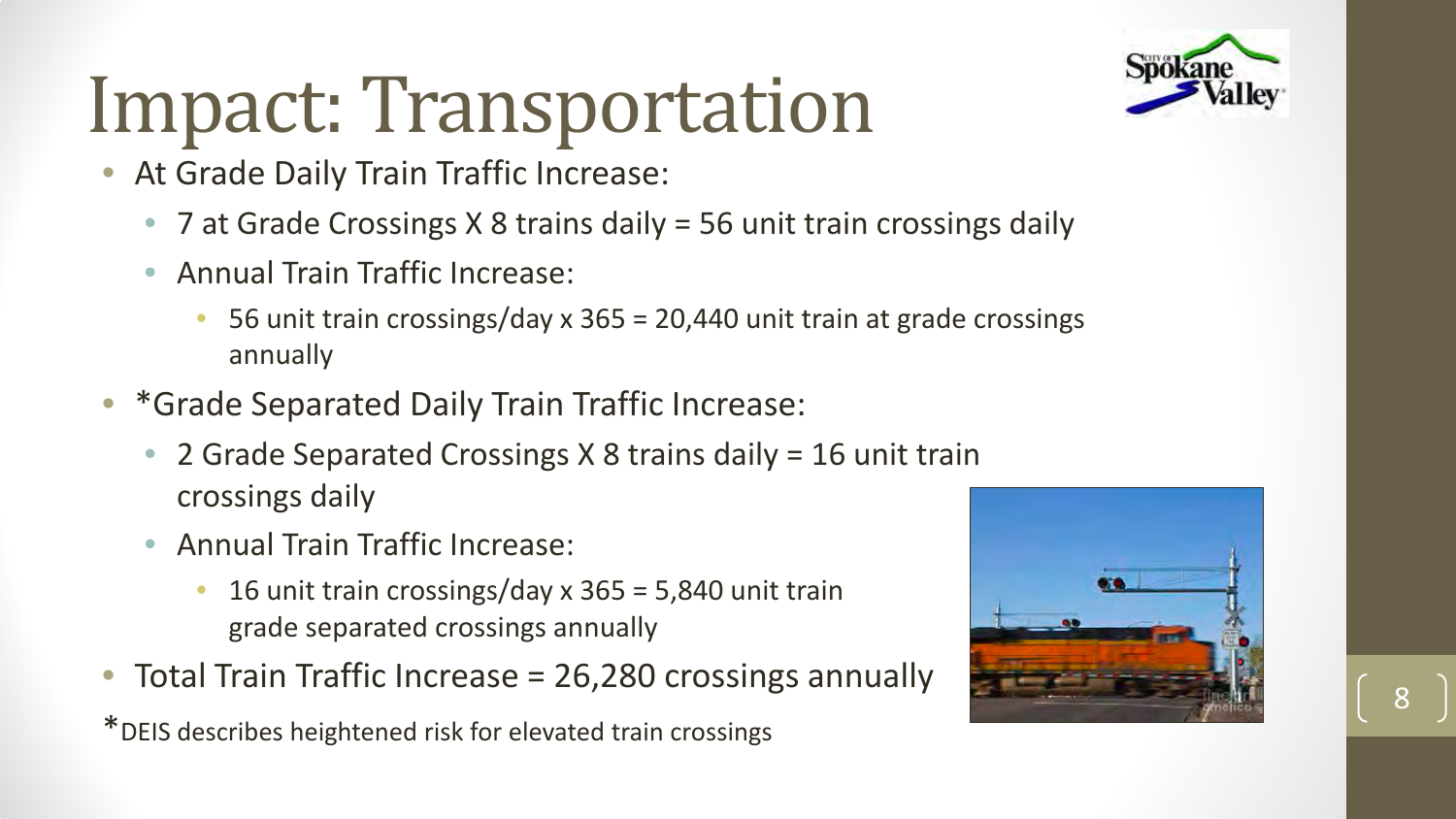## Impact : Transportation

- Rail Transportation (3.14.3.2; pg. 3.14-26)
	- Figure 3.14-7 shows locations of at grade crossings having Annual Average Daily Traffic (AADT)\* of 2,500 or more
		- Barker  $-$  5,100 vehicles
		- Pines 16,000 vehicles (DEIS says 11,000)
		- University  $2,662$
		- Park Road 6,682
- At Grade Crossing Delays (pg. 3.14-24)
	- Train 7,800' long  $@20$  MPH = 5 minutes/train X 8 trains = 41 minutes/day
	- 41 minutes/day/crossing X 7 at grade crossings = 287 minutes/day
	- 287 minutes/day X 365 days/year = 1,746 hours of gate down time/year
- DEIS identifies moderate to major impacts to motorists from delays.

\*Barker Rd. is included here but for some reason was omitted from Figure 3.14-7 of the EDIS.





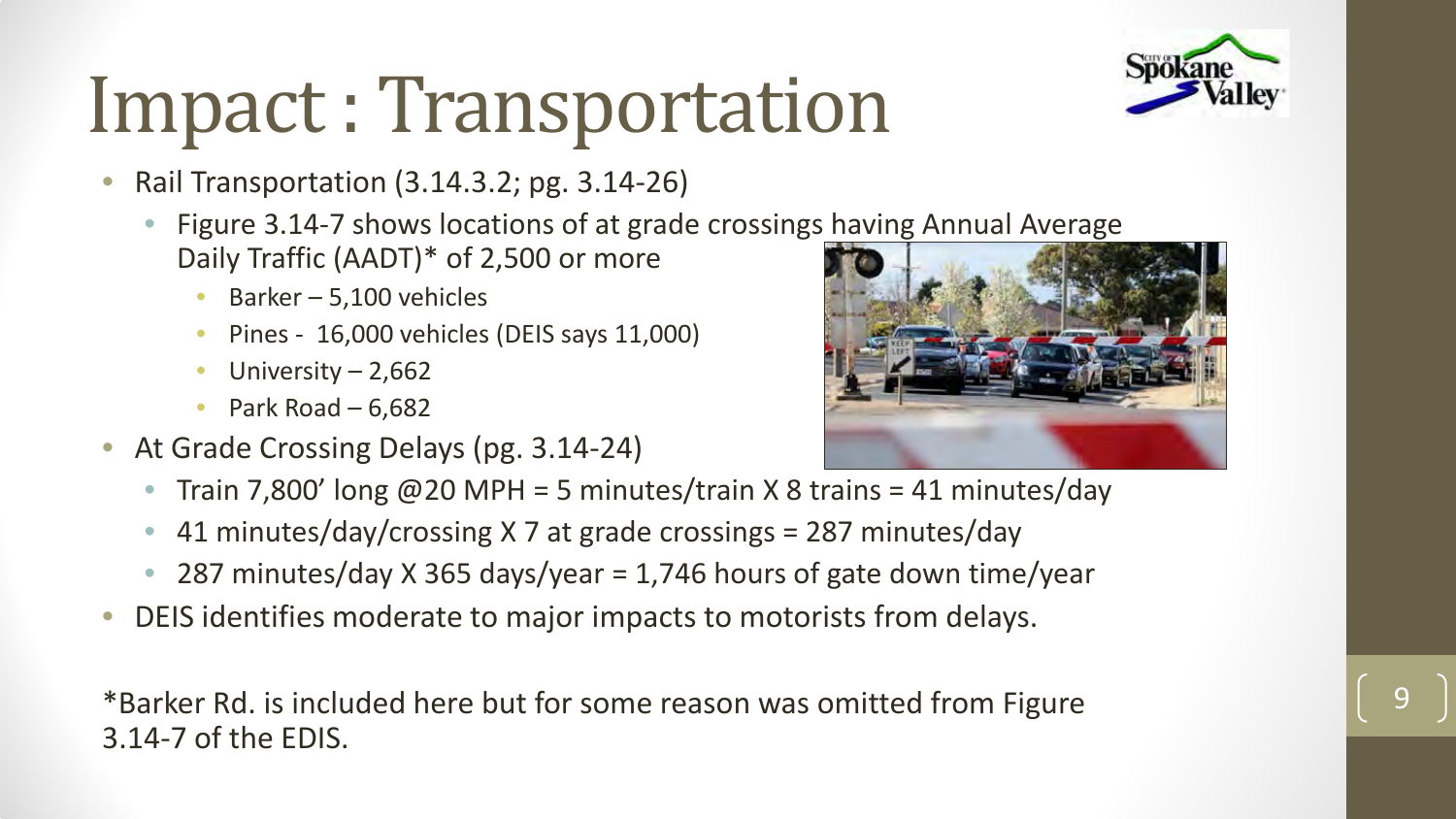## Cumulative Impacts: Rail Transportation (executive summary 6.2.2/ES-9)

- The total number of trains that would be added to the system if all the identified existing and future projects were permitted and operated is 155 unit trains or 310 round trips/week
	- Unknown if these would all come through Spokane Valley
- The additional rail traffic……… "could increase the rate of accidents and fatalities to pedestrian trespass or motorists at at-grade crossings……….."





### 10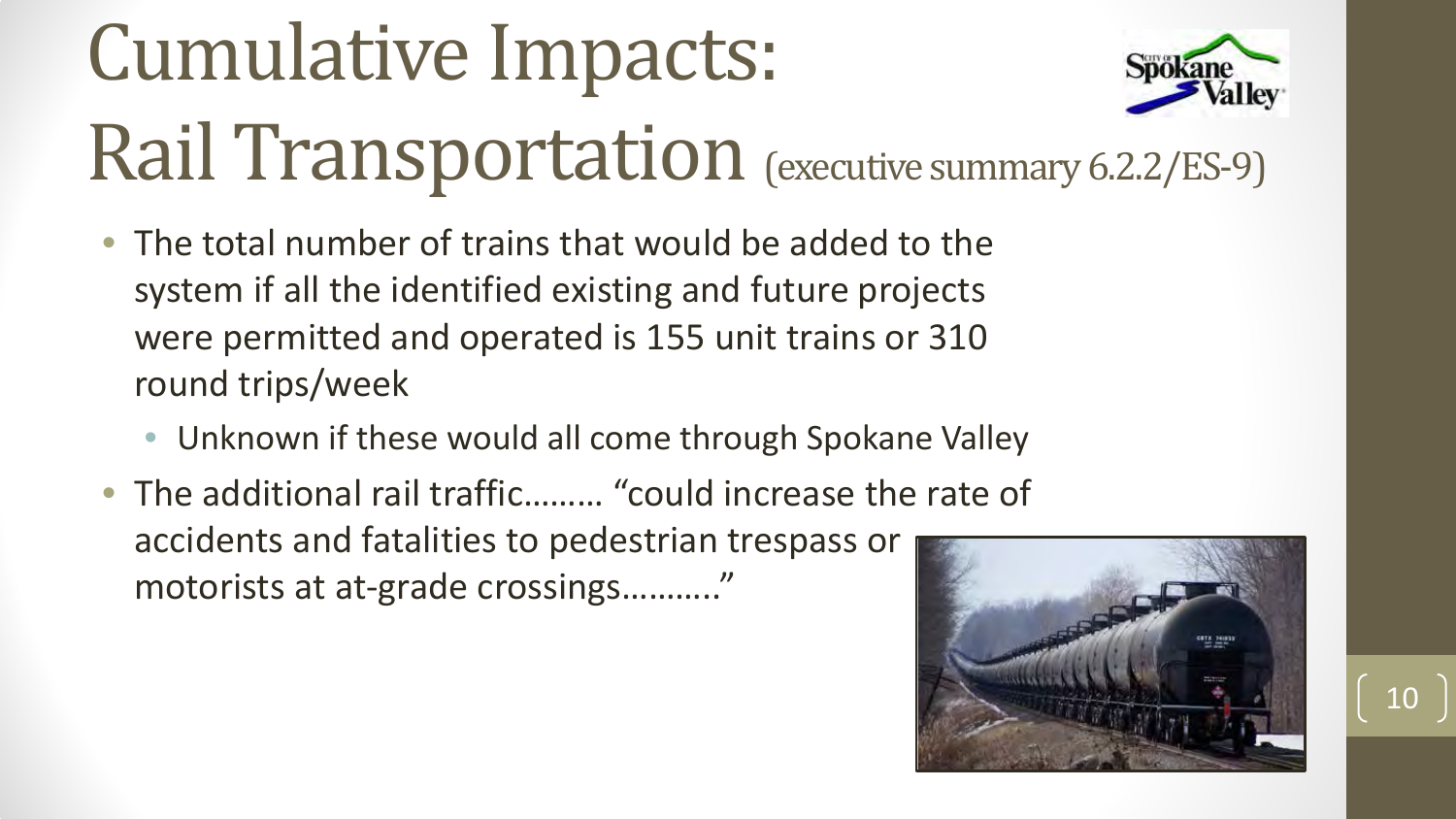

### Cost for Grade Separations:

### **Total:**

### $$3,157,981$

### \$5,105,198



|                                  | <b>Barker Rd.</b><br><b>Overpass</b> | Pines Rd.<br><b>Underpass</b> | Park Rd.<br><b>Overpass</b> | Sullivan Rd.<br>Improvements |  |
|----------------------------------|--------------------------------------|-------------------------------|-----------------------------|------------------------------|--|
| <b>Bond Issue</b><br>Amt.        | \$29,784,000                         | \$17,527,752                  | \$19,372,778                | \$16,473,451                 |  |
| <b>Annual Bond</b><br>Pmt. Amt.* | \$1,828,486                          | \$1,076,056                   | \$1,189,325                 | \$1,011,331                  |  |
|                                  |                                      |                               |                             |                              |  |

\*Estimated interest rate of 4.5% Bond issue costs of 2.0% Bond repayment of 30 years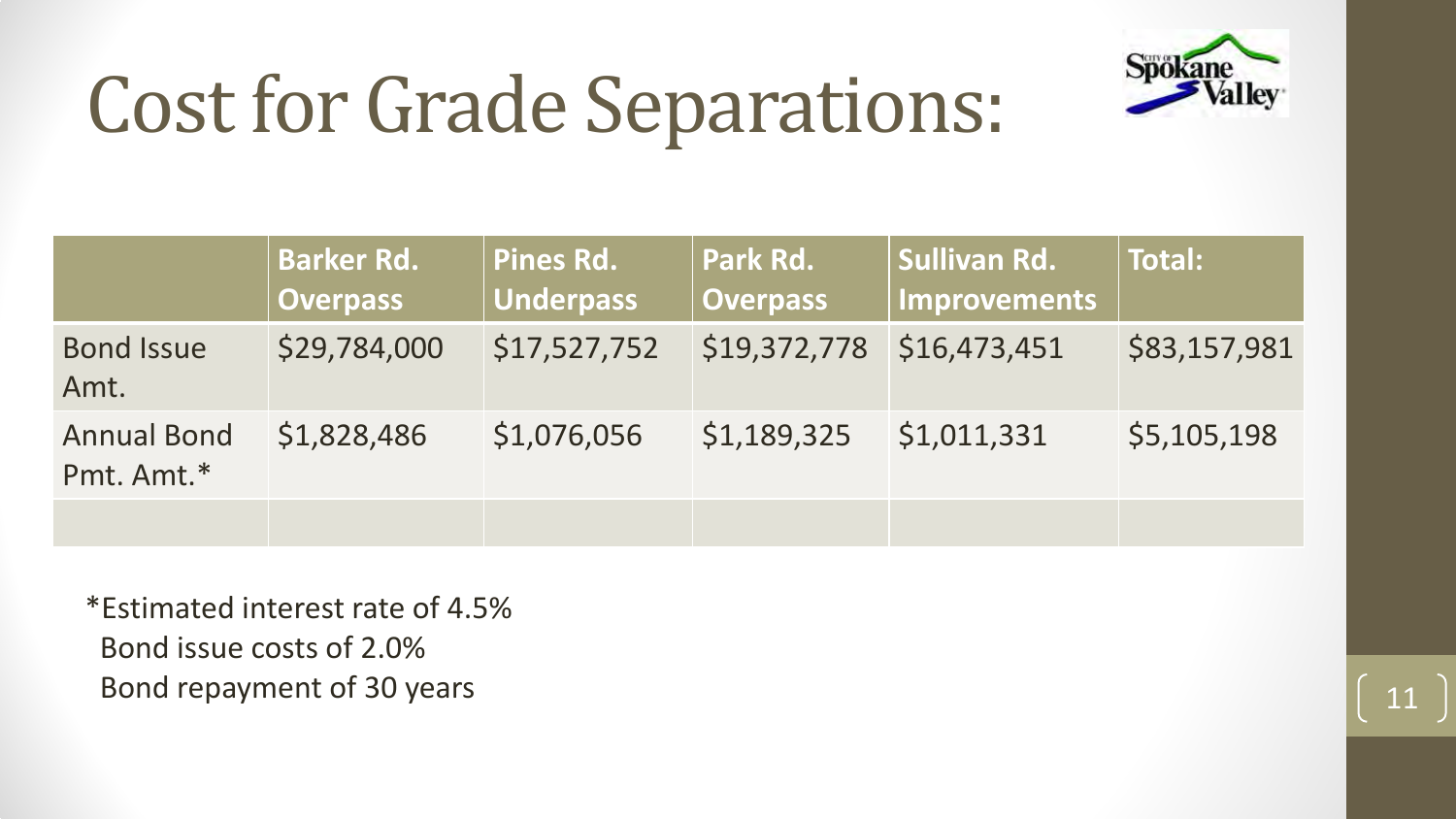

- Subtracting 1 existing quiet zone = Additional 17,520 train horns/year
- Two Long One Short One Long Repeated as necessary until locomotive clears the crossing.  $(17,520 \times 4 = 70,080)$
- Locomotive Horns must be sounded 15-20 seconds before entering all public grade crossings, but not more than ¼ mile in advance
- Engineer may do more based upon their judgment
- Train horns must be between 96-110 Decibels



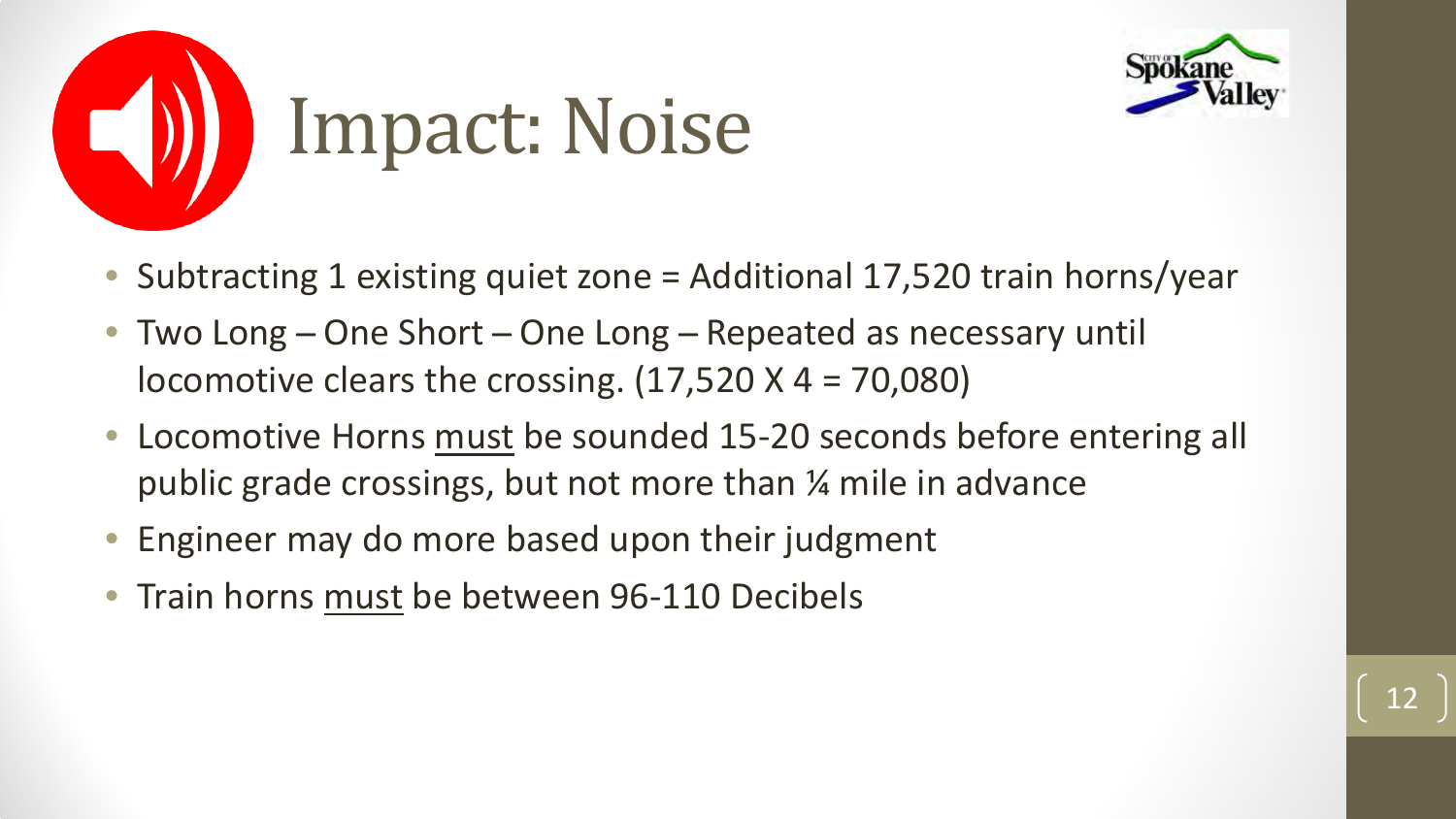### Impact: Safety

- Potential for increased risk for oil train fire/ explosion
- Reduction of emergency access to residents & businesses with amount of train traffic at crossings
- City in Quebec was low population density yet suffered the highest number of deaths resulting from an oil train fire. Potential fires are devastating no matter where they occur. It is a false premise to categorize by population density.
- The volatility of Bakken Crude is similar to diesel or gasoline. "It has been described as looking like" "two-stroke oil mixed with gasoline." (pg. 407, Washington Marine and Rail Oil Transportation Study)



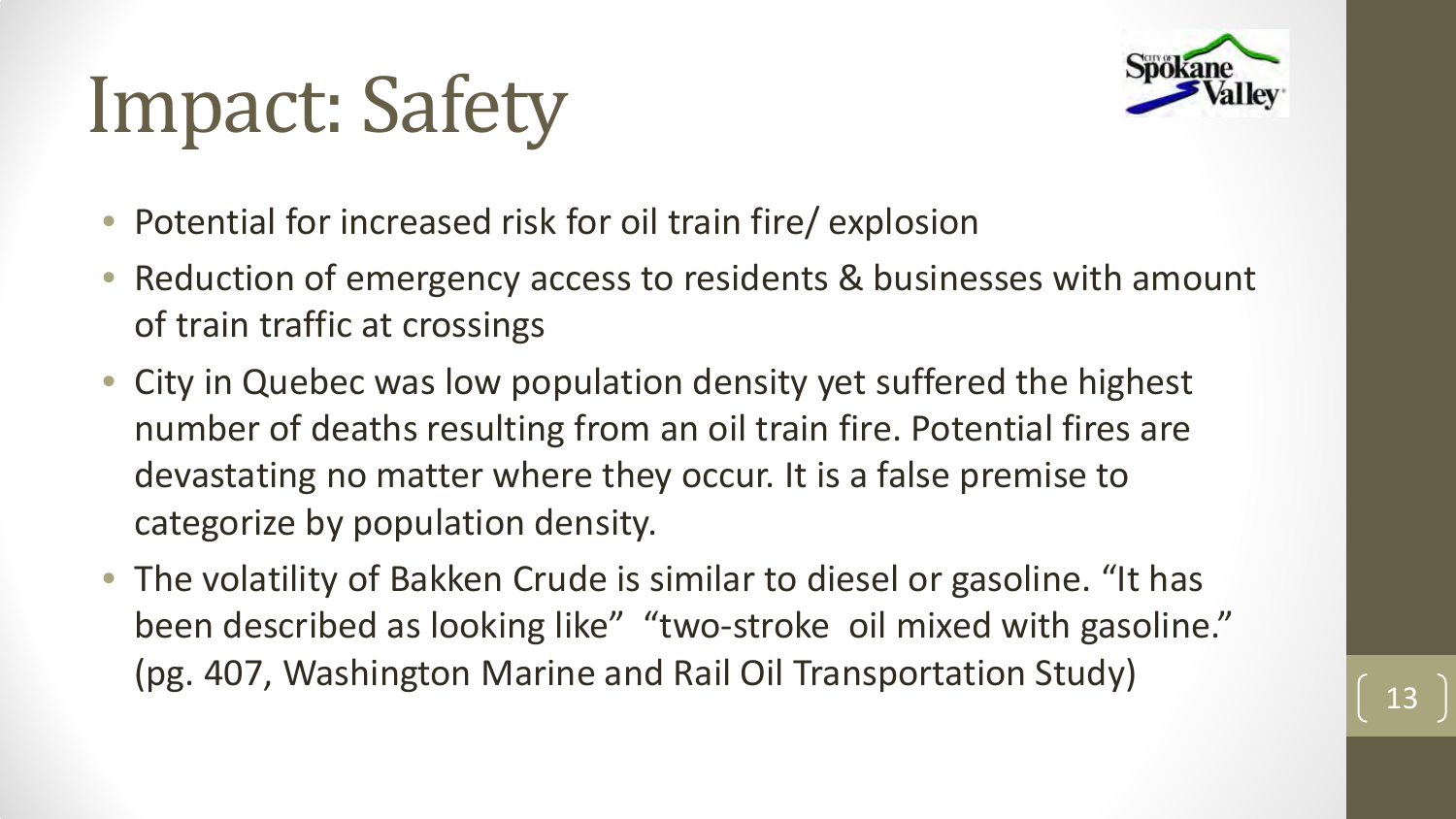### Emergency Response:

- Greater Spokane Emergency Management
	- Local planning efforts
	- Alert and Warning
	- **Evacuations**
	- Sheltering of victims
	- **Mass Care**
- **Police**
- Fire
- **BREAKING NEWS EXPLOSION & OIL SPILL AFTER TRAIN DERAILS BOSTON, MA Ground Delay**
- Fire Department/Medical Facility Response Preparedness (4.6.4.3)
	- June 2014 survey by Washington State Military Department "even the most metropolitan, best-equipped departments consider themselves ill prepared to respond to a crude-by-rail (incident) with related explosion and/or fire incident."
- Public Works (14)





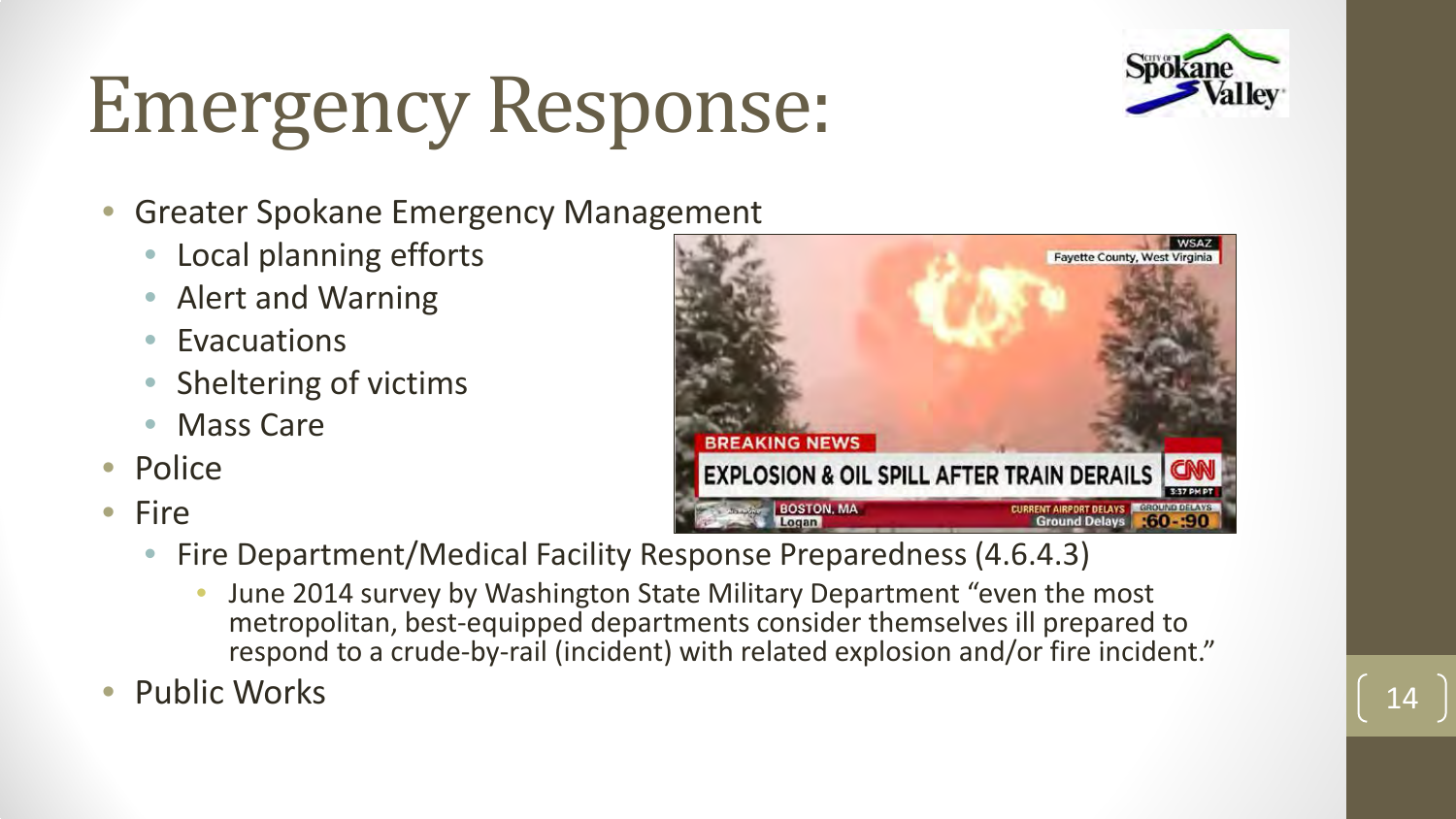## Impact: Economic Development<sup>Spokane</sup>

- Potential negative impact to development of vacant parcels due to increased proposed train traffic.
- Property values could be impacted near train crossings.
- Increased wait for commerce traffic at crossings.
- Oil train demand may impact transport of other goods that have direct economic impact on COSV.
	- ....BNSF mainline capacity and operating protocols are continually being challenged." (Pg. 175 Washington Marine and Rail Oil Transportation Study.
- Lower quality of life resulting from noise and potential safety concerns.



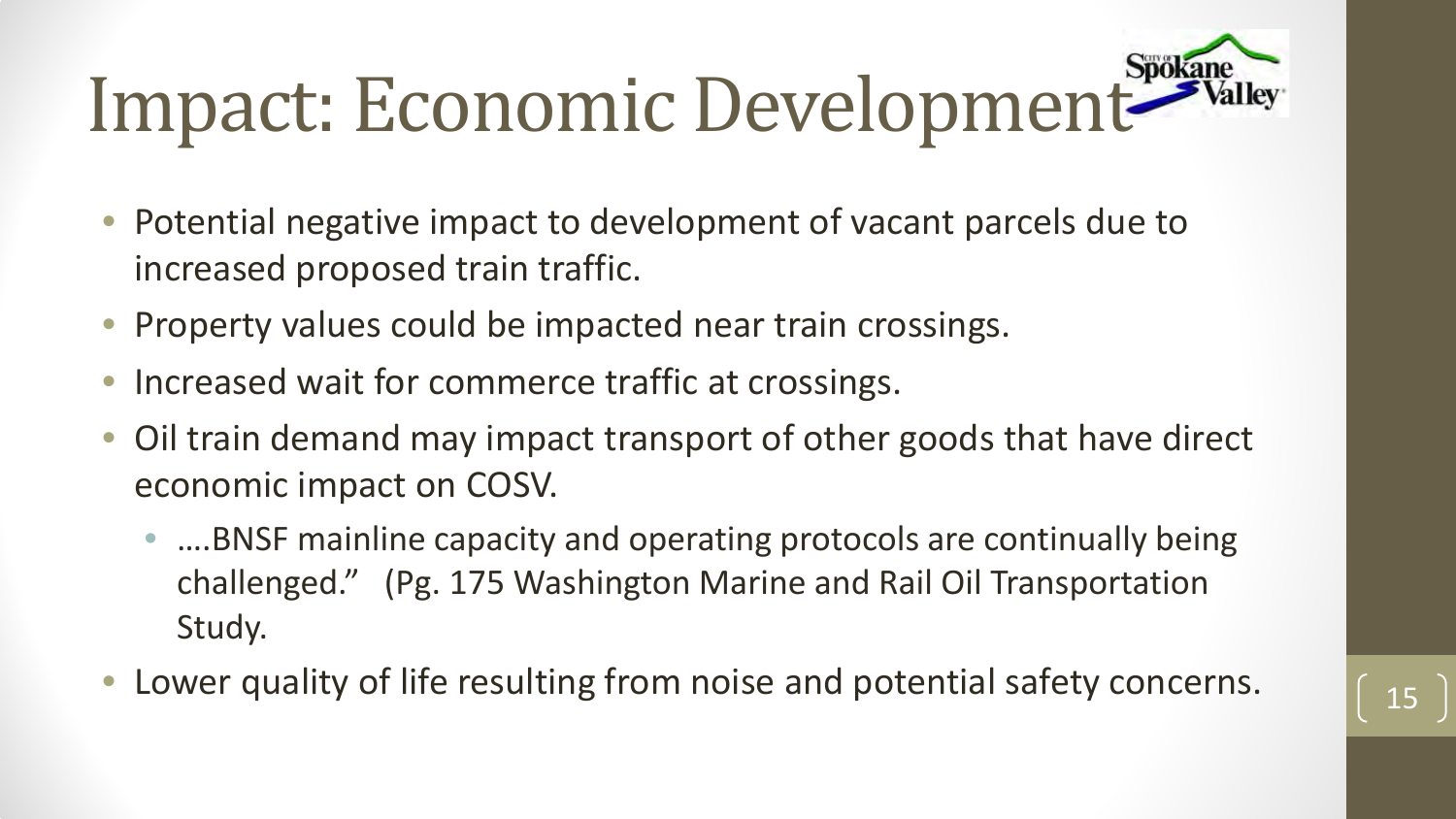## Spokane Valley Priority:



- Grade Separations:
	- Council Adopted Goals:
		- Continue to work with state and federal legislators for possible financial assistance for the Barker Road Bridge Grade Separation.
		- Develop a strategic plan for funding and completion of all grade separation projects
	- COSV State & Federal Legislative Agenda:
		- Transportation Funding Request Bridging the Valley & Barker Road/ BNSF Grade Separation (overpass/ underpass). Pines Underpass
	- Barker Grade Separation was part of our last 2 Tiger Grant Applications.
	- NLC Federal Legislative Agenda:
		- Invest in Local Transportation Priorities
	- AWC State Legislative Agenda:
		- Transportation: Adopt a multi-modal transportation package that addresses city needs

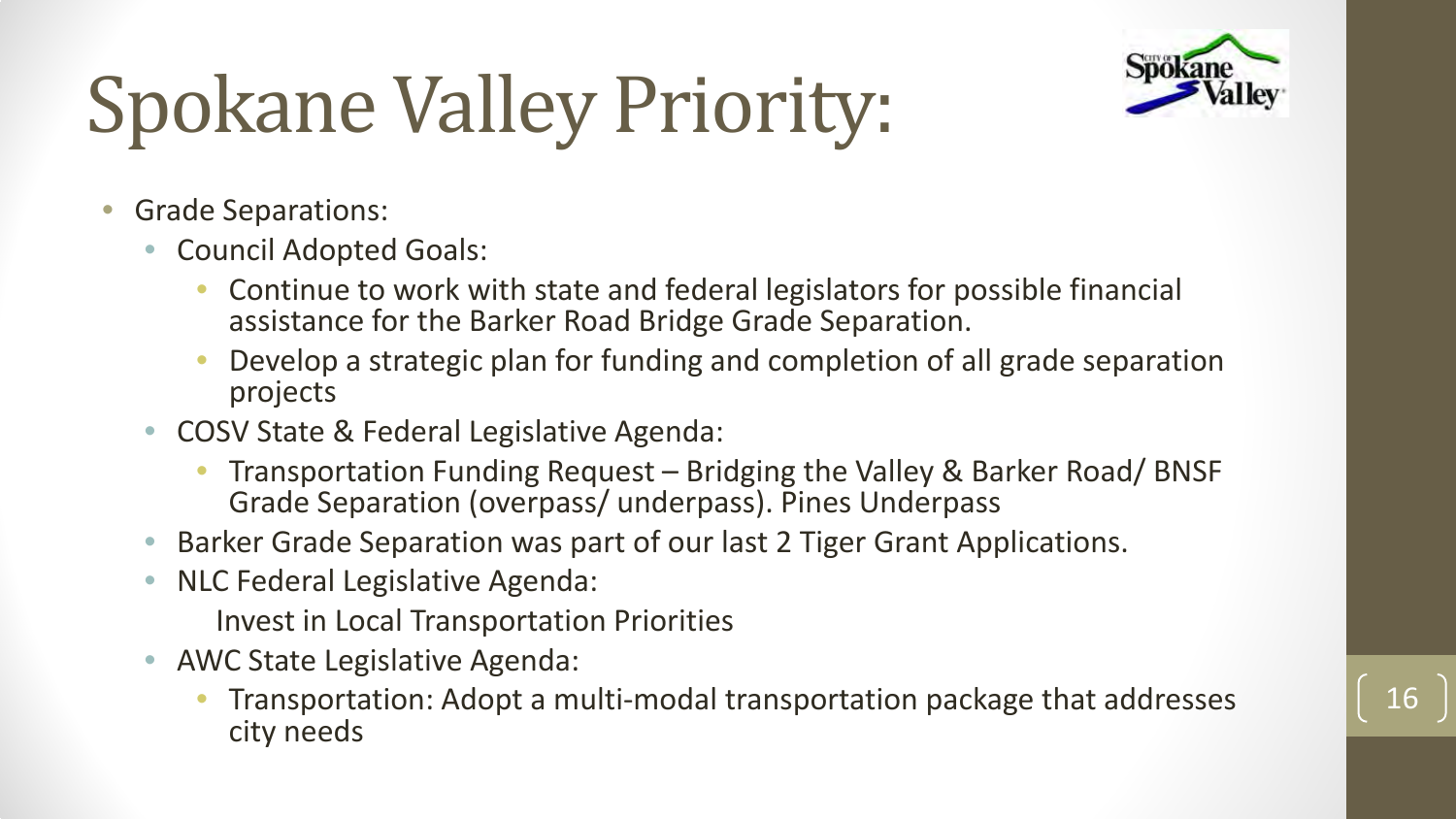### Comments:



- Draft EIS Statement presents issues and problems without tangible solutions
- Governor's report doesn't list Spokane Valley as a priority.
	- What confidence does the COSV have to see enhancements?
	- COSV has been unsuccessful at funding requests from the state and federal government.
- No known direct benefits to City of Spokane Valley if this project is approved
- Scope of DEIS is overly broad i.e. from Washington/Idaho border to Vancouver, WA, down the Columbia River and along the Pacific Coast
- Some elements do not seem to be adequately addressed i.e. very limited discussion on alternatives. Barely addresses shipping by truck.

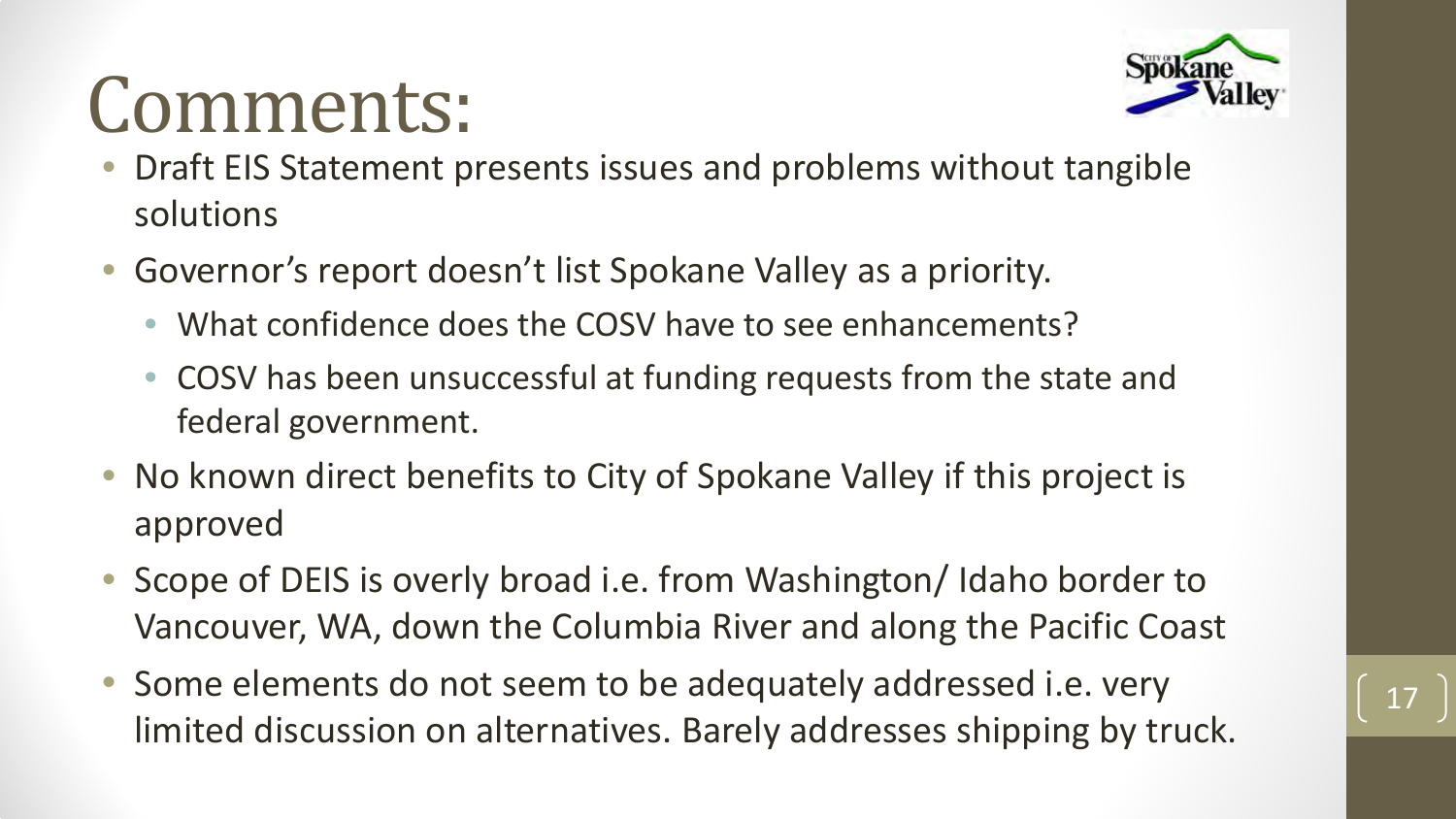### Comments Cont.:

- DEIS leaves out Spokane Valley in list of "Municipalities"
- DEIS references and relies on Washington State 2014 Marine and Rail Oil Transportation Study.
	- COSV had numerous comments on the State study
	- The State study prioritized by population and the City of Spokane Valley was not listed as a priority or even "potentially at risk"



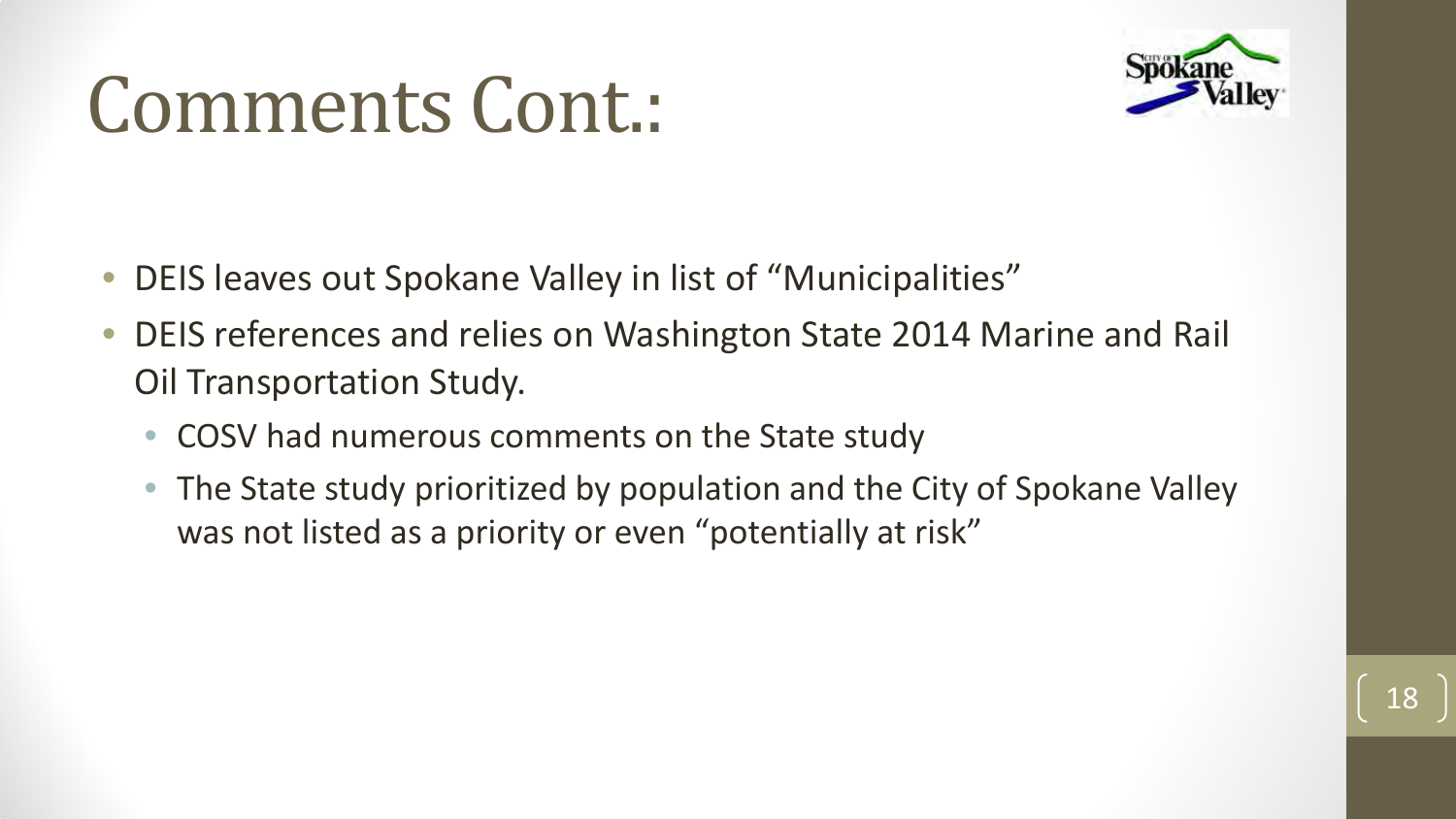### Comments Cont.:



- Excerpt from Washington State Marine and Rail Oil Transportation Study (pg. 341-343)
	- "Because there is no mandate for railroads to develop comprehensive plans or ensure the availability of necessary response resources, carriers have effectively placed the burden of remediating environmental consequences of an accident of local communities along their routes. This is particularly true when a tank railcar incident occurs with a subsequent fire/explosion event coupled with potential evacuation due to the danger that may be present from fire and toxic fume emissions."
	- "Bakken crude……..is highly flammable and easily ignited at normal temperatures by heat, static discharges, sparks or flames."

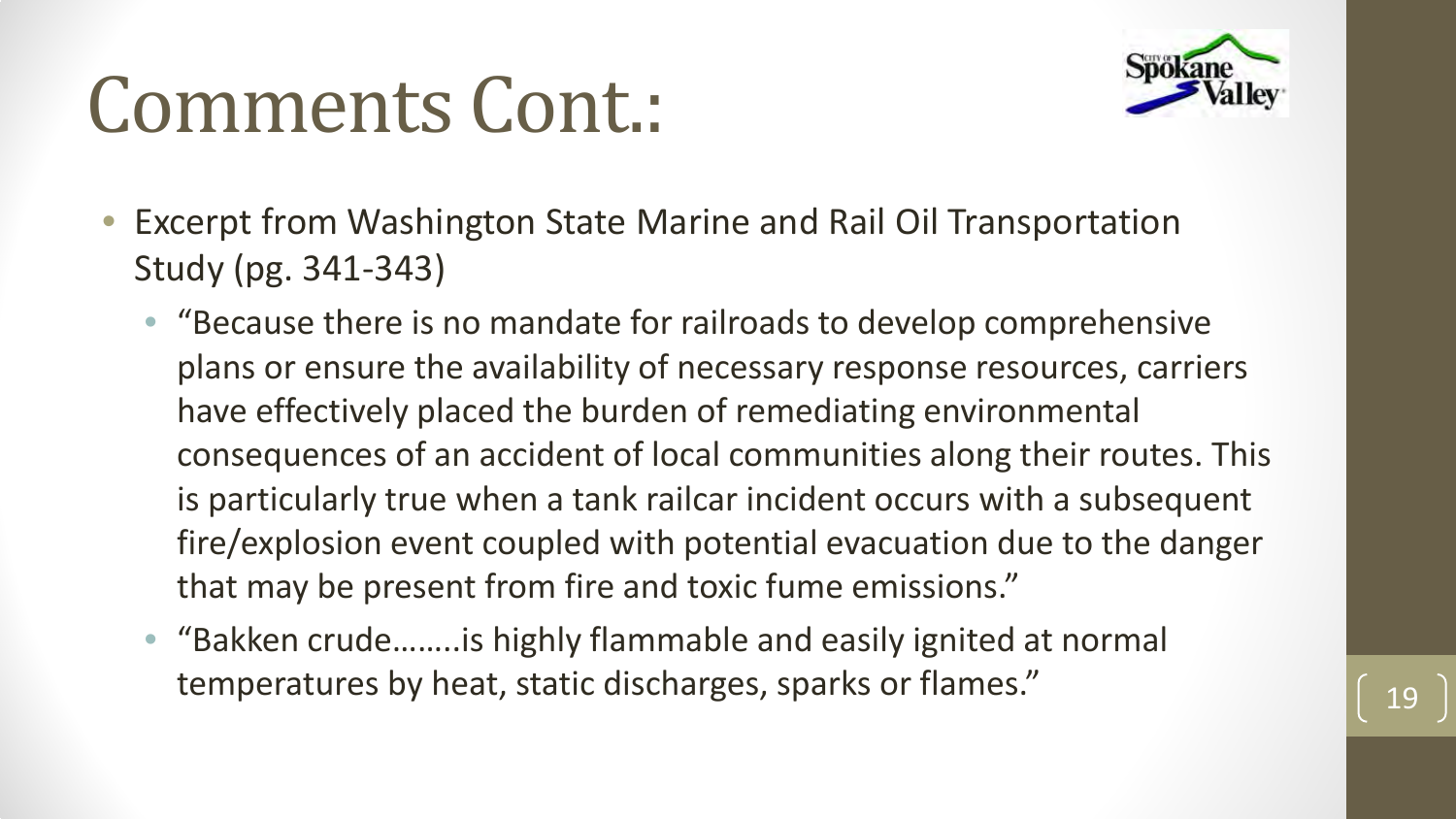### Public Input:



- City of Spokane Valley Public Hearing Tuesday, January 12, 2016
- Public Comments at CenterPlace Thursday, January 14, 2016
- Written Comments due Friday, January 22, 2016

20